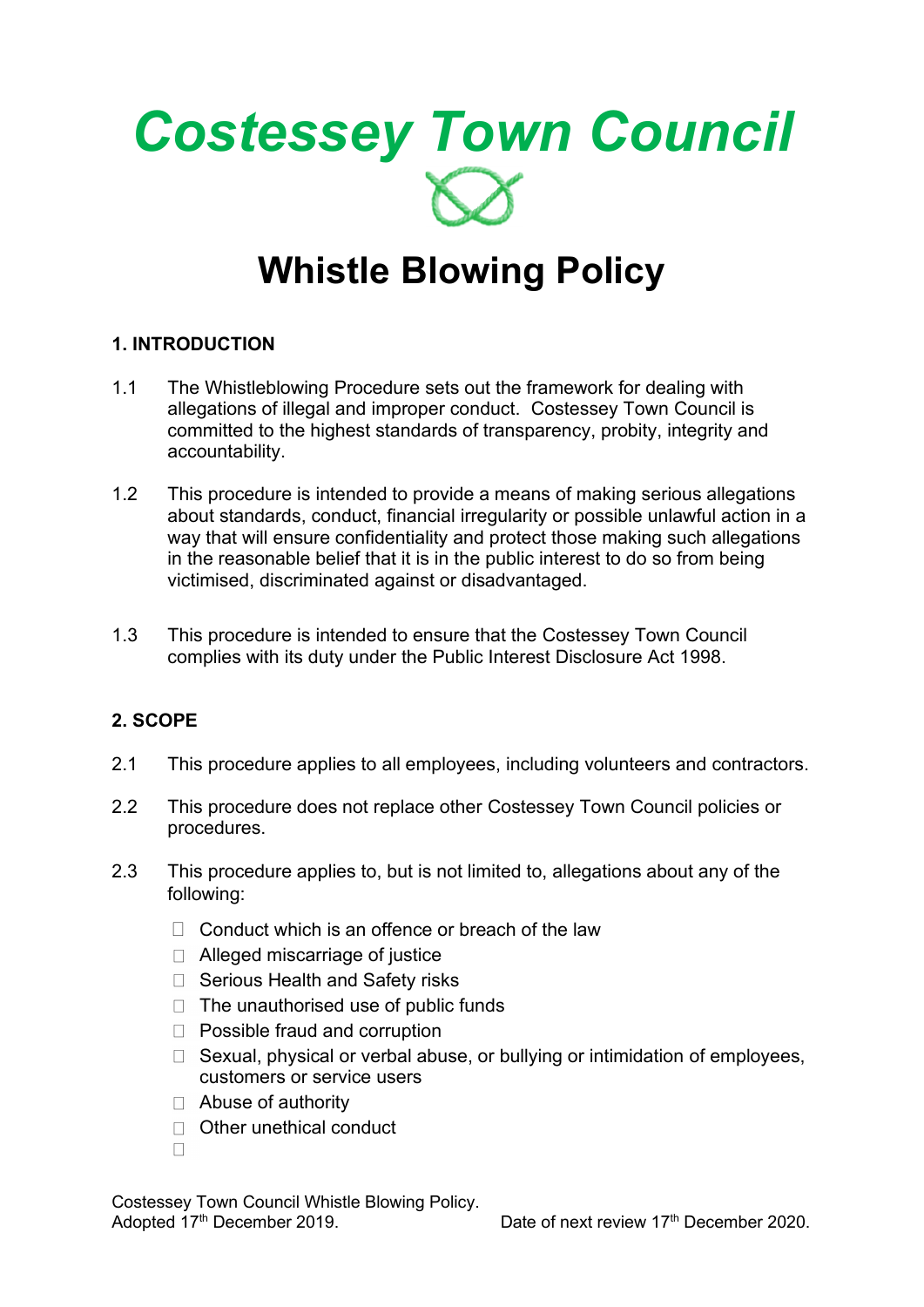# **3. REPORTING**

- 3.1 Contact Details for Reporting: (in writing) Town Clerk, Costessey Town Council, Costessey Centre, Longwater Lane, Costessey, NR8 5AH.
- 3.2 Costessey Town Council recognises that the decision to make an allegation can be a difficult one to make. However, whistle-blowers who make serious allegations in the reasonable belief that it is in the public interest to do so have nothing to fear because they are doing their duty to the Council and to those for whom they are providing a service.
- 3.3 The Council will take appropriate action to protect a whistle-blower, who makes a serious allegation in the reasonable belief that it is in the public interest to do so, from any reprisals, harassment or victimisation.

## **4. CONFIDENTIALITY**

- 4.1 All allegations will be treated in confidence and every effort will be made not to reveal a whistle-blower's identity unless the whistle-blower otherwise requests. However, if the matter is subsequently dealt with through other procedures such as the Disciplinary Procedure, there might be a need to give evidence in order for a case to be successful.
- 4.2 Similarly, if the allegation results in court proceedings then the whistle-blower may have to give evidence in open court if the case is to be successful.
- 4.3 The Council will not, without the whistle-blower's consent, disclose the identity of a whistle-blower to anyone other than a person involved in the investigation/allegation.

#### **5. ANONYMOUS ALLEGATIONS**

- 5.1 This procedure encourages whistle-blowers to put their name to an allegation wherever possible as anonymous allegations may often be difficult to substantiate or prove. Allegations made anonymously are much less powerful but anonymous allegations will be considered at the discretion of either the Clerk or if the matter is raised with the Chairman, they can decide together and in consultation with a Committee Chairman.
- 5.2 In exercising discretion to accept an anonymous allegation, the factors to be taken into account include:
	- $\Box$  The seriousness of the issue raised
	- $\Box$  The credibility of the allegation; and
	- $\Box$  Whether the allegation can realistically be investigated from factors or sources other than the complainant

Costessey Town Council Whistle Blowing Policy. Adopted 17<sup>th</sup> December 2019. Date of next review 17<sup>th</sup> December 2020.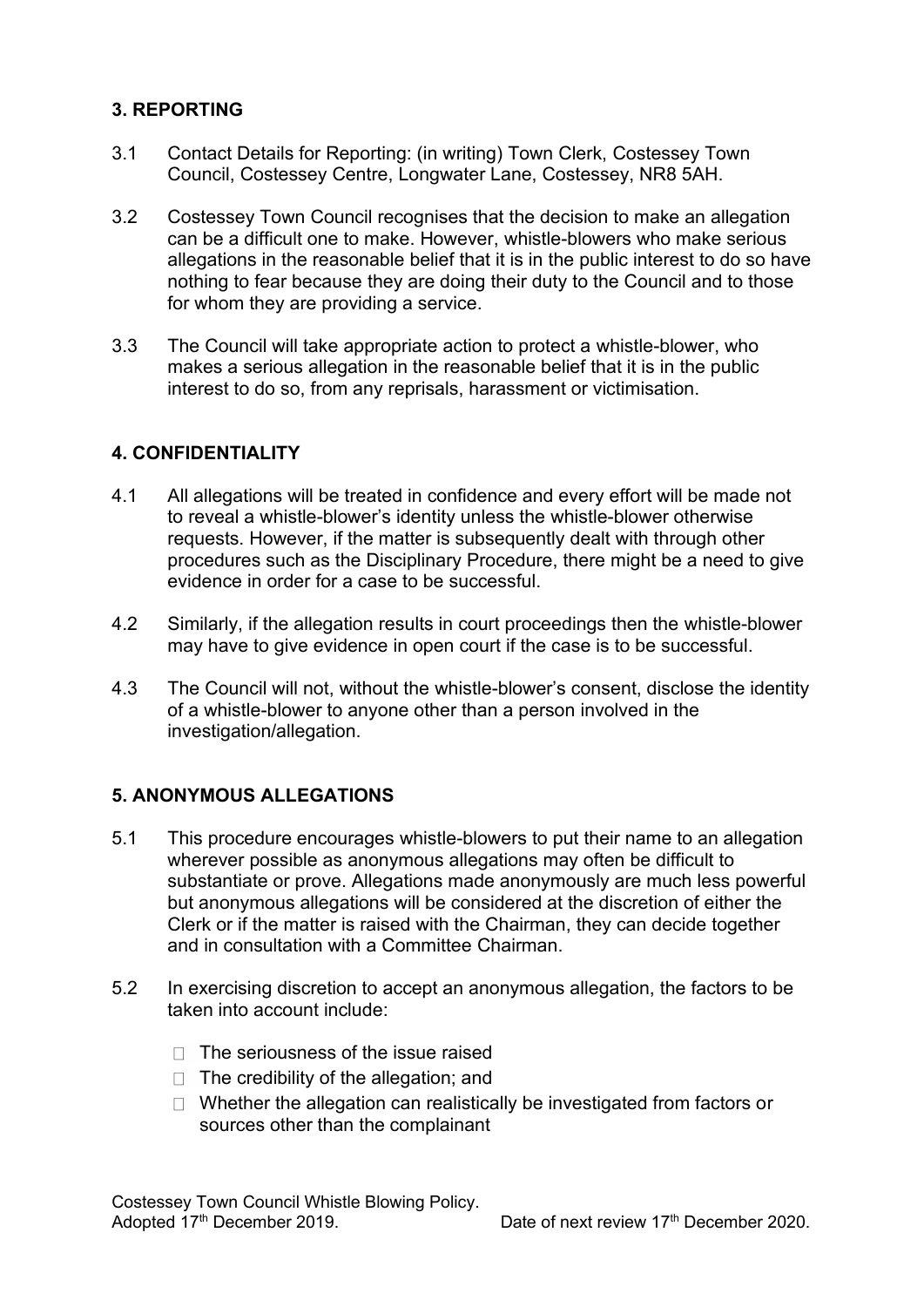# **6. UNTRUE ALLEGATIONS**

6.1 No disciplinary or other action will be taken against a whistle-blower who makes an allegation in the reasonable belief that it is in the public interest to do so even if the allegation is not substantiated by an investigation. However, disciplinary action may be taken against a whistle-blower who makes an allegation without reasonable belief that it is in the public interest to do so (e.g. making an allegation frivolously, maliciously or for personal gain where there is no element of public interest).

# **7. PROCEDURE FOR MAKING AN ALLEGATION**

- 7.1 It is preferable for allegations to be made to the Clerk, to whom there is currently direct reporting. However, circumstances vary and this may depend on the seriousness and sensitivity of the issues involved and who is suspected of the malpractice. It might also be the case, in the future, that there are other line managers within the organisation to whom an employee reports; in such cases, if the whistle-blower believes that their manager is involved it would be inappropriate to raise it directly with them. The whistleblower may then make an allegation direct to any of the following:
	- $\Box$  The Clerk
	- $\Box$  If the matter concerns the Clerk, to the Chairman (or in their absence the Vice Chairman), who will decide together and in consultation with a Committee Chairman
- 7.2 If the allegation relates to fraud, potential fraud or other financial irregularity the Responsible Financial Officer will be informed within 5 working days of receipt of the allegation, unless the alleged matter relates to their malpractice. They will then determine whether the allegation should be investigated and the method of investigation.
- 7.3 The recipient of an allegation shall ensure that it is referred appropriately for investigation where it is a relevant matter and following discussion with the whistle-blower to check that they wish to proceed with the allegation being investigated.

# **8. ALLEGATION**

- 8.1 Whether a written or oral report is made it is important that relevant information is provided including:
	- $\Box$  The name of the person making the allegation and a contact point.
	- $\Box$  The background and history of the allegation (giving relevant dates and names and positions of those who may be in a position to have contributed to the allegation);
	- $\Box$  The specific reason for the allegation. Although someone making an allegation will not be expected to prove the truth of any allegations, they

Costessey Town Council Whistle Blowing Policy. Adopted 17<sup>th</sup> December 2019. Date of next review 17<sup>th</sup> December 2020.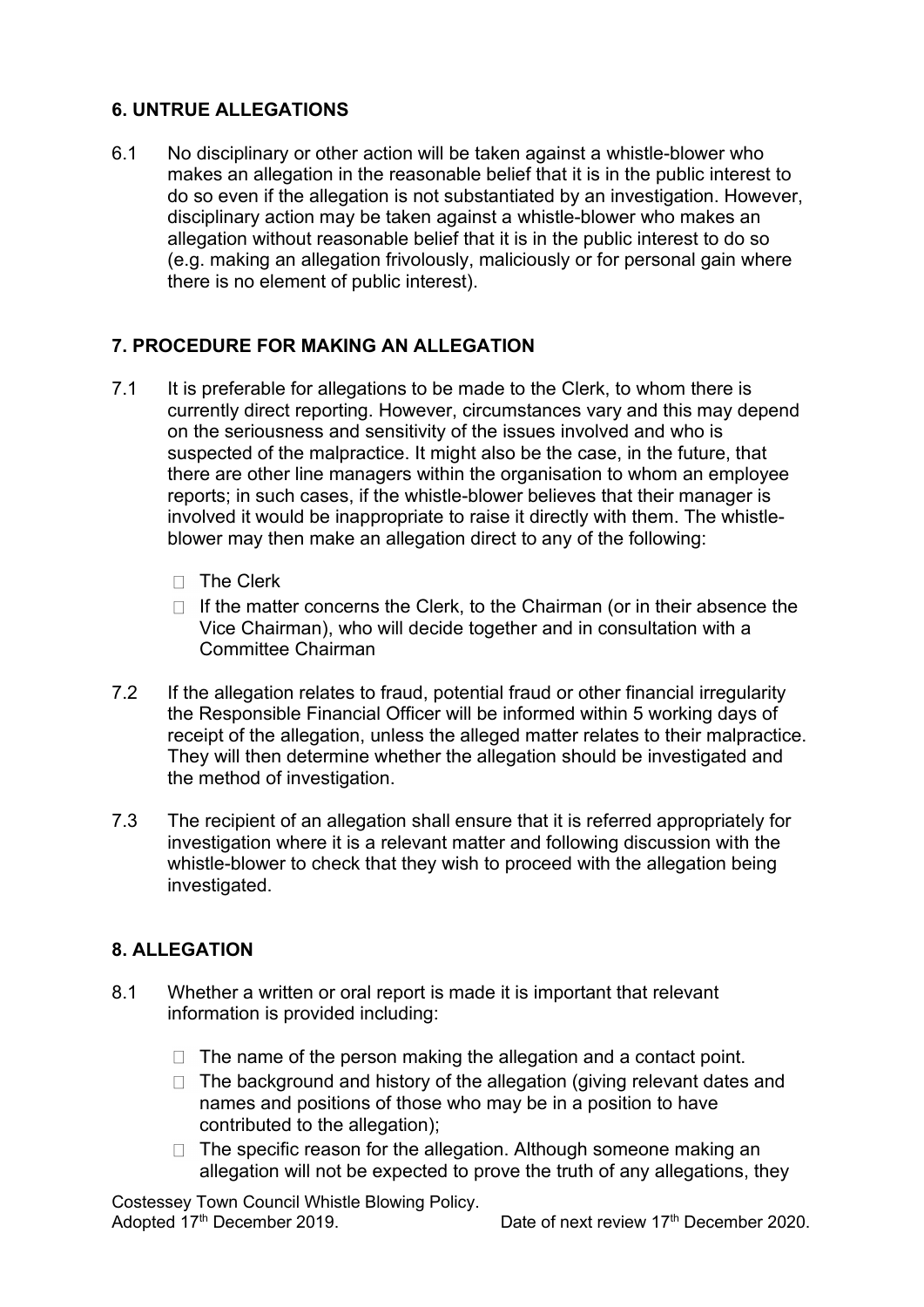will need to provide information to the person they have reported to, to establish that that there are reasonable grounds for the allegation.

- 8.2 Someone making an allegation may be accompanied by another person of their choosing during any meetings or interviews in connection with the allegation. However, if the matter is subsequently dealt with through another procedure the right to be accompanied will at that stage be in accordance with the relevant procedure.
- 8.3 Action on receipt of an allegation
	- 8.3.1 The Clerk or other relevant recipient of the allegation will record details of the allegation gathering as much information as possible, (within 5 working days of receipt of the allegation) including:
		- $\Box$  The record of the allegation:
		- $\Box$  The acknowledgement of the allegation;
		- $\Box$  Any documents supplied by the whistle-blower
	- 8.3.2 The investigator will ask the whistle-blower for their preferred means of communication and contact details and use these for all communications with the whistle-blower in order to preserve confidentiality.
	- 8.3.3 If the allegation discloses evidence of a criminal offence it will immediately be reported for the purpose of disciplinary or other procedures, as appropriate and a decision will be made as to whether to inform the Police. If the allegation concerns suspected harm to children the appropriate authorities will be informed immediately.
	- 8.3.4 If the issue is around suspected harm to vulnerable adults, appropriate advice should be sought and the matter dealt with lawfully, appropriately and sensitively.

#### 8.4 Timetable

The allegation will be acknowledged in writing within 10 working days with

- $\Box$  An indication of how the Council proposes to deal with the matter
- $\Box$  An estimate of how long it will take to provide a final response
- $\Box$  An indication of whether any initial enquiries have been made
- $\Box$  Information on whistle-blower support mechanisms
- $\Box$  Indication whether further investigations will take place and if not, why not

Where the allegation has been made internally and anonymously, the Council will be unable to communicate what action has been taken.